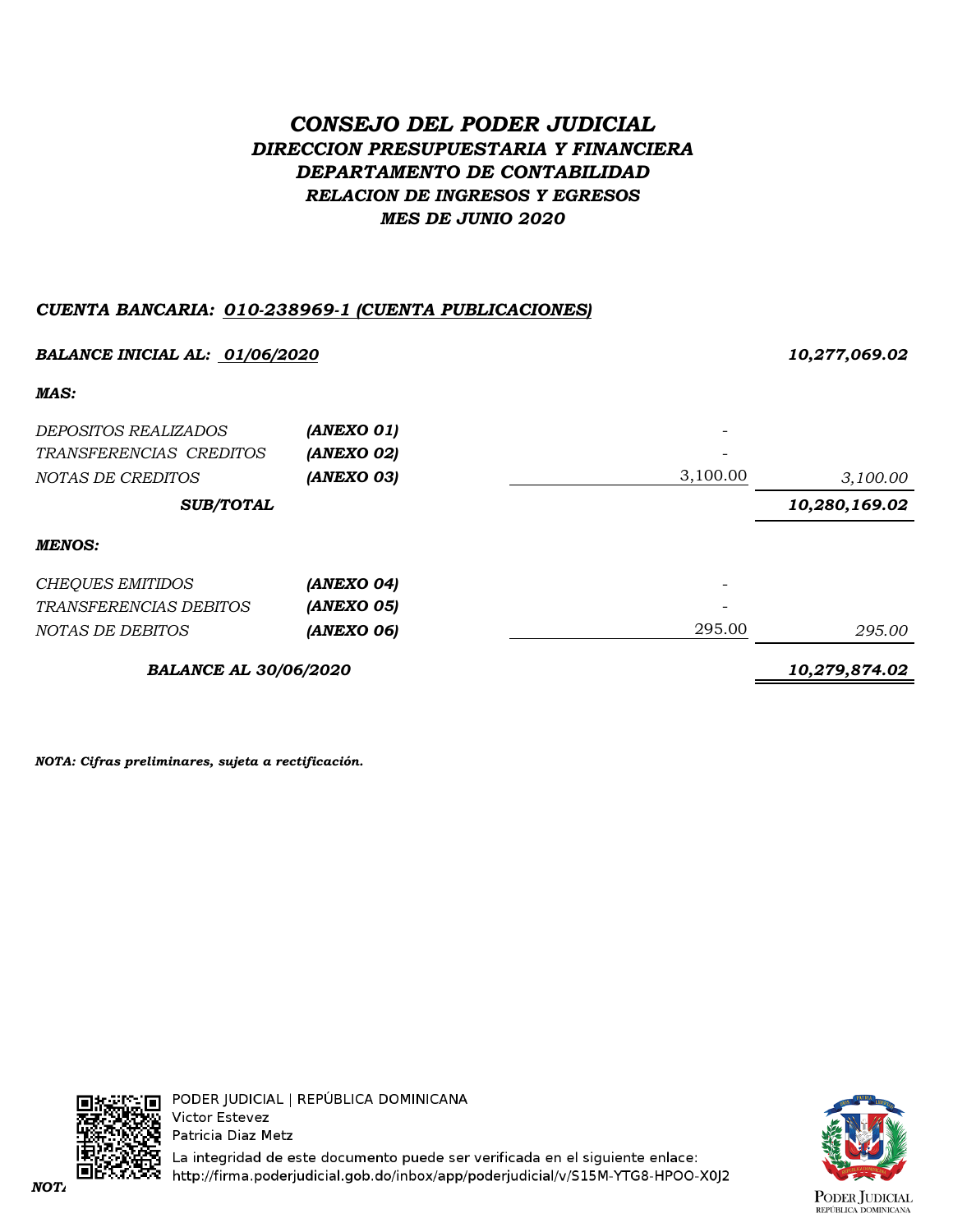## *CONSEJO DEL PODER JUDICIAL DIRECCION PRESUPUESTARIA Y FINANCIERA DEPARTAMENTO DE CONTABILIDAD RELACION DE INGRESOS Y EGRESOS MES DE JUNIO 2020*

|              |      | <b>RELACION DE DEPOSITOS REALIZADOS</b><br><b>MES DE JUNIO 2020</b>    |                   |
|--------------|------|------------------------------------------------------------------------|-------------------|
| <b>FECHA</b> | NUM. | <b>DESCRIPCION</b>                                                     | <b>VALOR RD\$</b> |
|              |      | TOTAL RD\$                                                             |                   |
|              |      |                                                                        |                   |
|              |      |                                                                        | <b>ANEXO 02</b>   |
|              |      | <b>RELACION DE TRANSFERENCIAS CREDITOS</b><br><b>MES DE JUNIO 2020</b> |                   |
| <b>FECHA</b> | NUM. | <b>DESCRIPCION</b>                                                     | <b>VALOR RD\$</b> |
|              |      | TOTAL RD\$                                                             |                   |
|              |      |                                                                        |                   |

*ANEXO 03*

*ANEXO 01*

### *RELACION NOTAS DE CREDITOS MES DE JUNIO 2020*

| <b>FECHA</b>      | NUM. | <b>DESCRIPCION</b>                         | <b>VALOR RD\$</b> |
|-------------------|------|--------------------------------------------|-------------------|
| <i>17/06/2020</i> | 188  | CERTIFICACION DE JURAMENTACION DE ABOGADO  | 300.00            |
| <i>30/06/2020</i> | 189  | CERTIFICACION DE JURAMENTACION DE ABOGADOS | 1,800.00          |
| <i>30/06/2020</i> | 190  | CERTIFICACION DE JURAMENTACION DE NOTARIO  | 1,000.00          |
|                   |      | TOTAL RD\$                                 | 3,100.00          |

*ANEXO 04*

*RELACION DE CHEQUES EMITIDOS*